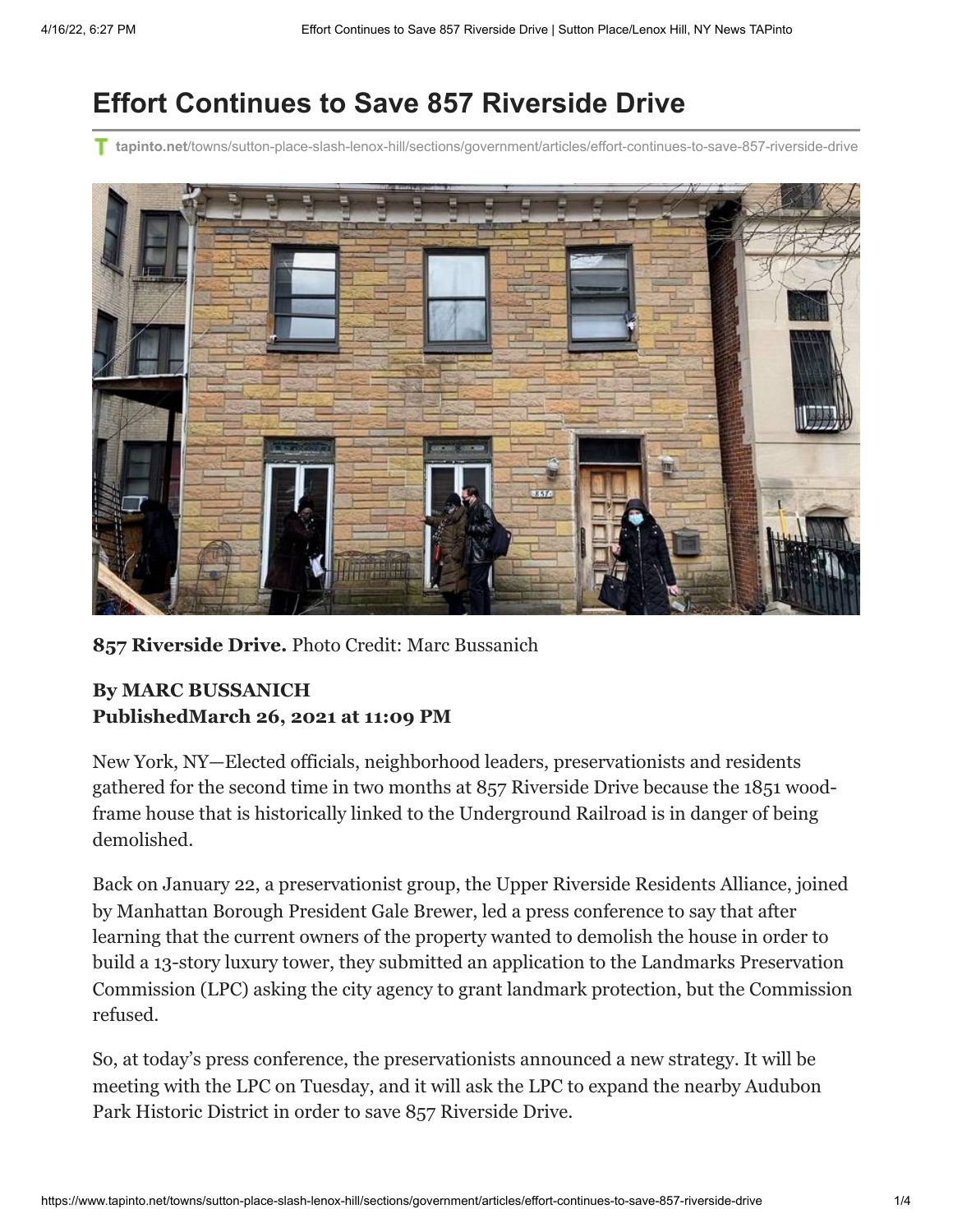## **Sign Up for FREE Sutton Place/Lenox Hill Newsletter**

Get local news you can trust in your inbox.

 $\odot$ 

This site is protected by reCAPTCHA and the Google [Privacy Policy](https://policies.google.com/privacy) and [Terms of Service](https://policies.google.com/terms) apply.

"Once the LPC refused our initial idea, which was to landmark this house, we decided another way to gain protection for it is to expand the Audubon Park Historic District and basically protect several blocks in this area, which is something that we think is possible and is relevant to the history," said Joe Amodio, a member with the Upper Riverside Residents Alliance and a journalist and writer by trade, in an interview.

Some of the properties that the preservationist group is proposing to the LPC include three sets of row houses on W 158<sup>th</sup> Street, right around the corner from 857 Riverside Drive.

According to Amodio, the row houses had fallen into disrepair but then in the 1960s a group of African-American families purchased the properties and then renovated them, turning them into single-family homes that contributed to a rejuvenation of the community.

"And this was an amazing accomplishment for African-American families at the time because banks and financial institutions [did not lend them the capital], so the fact that they were able to do that in the 1960s is remarkable," Amodio said.

He added that another building in the proposed expanded district is a Mitchell-Lama building—the River Terrace—which is where David Dinkins lived and began his mayoral ambitions.

"So, we've got families and homes and stories to tell in this area that we think need to be preserved and protected, and told and retold so that people today can know the significant work and the incredibly committed people who lived here for decades," noted Amodio.

The house at 857 Riverside Drive was built by Dennis Harris, an abolitionist minister who participated in the Underground Railroad movement in Lower Manhattan. He was eventually driven from downtown because of his abolitionist views and then made his way to Washington Heights.

During today's press conference, Gale Brewer noted that there are so few landmarks in New York that link to the anti-slavery movement. LPC has granted landmarked status to only 17 properties that have a historical connection to the anti-slavery struggle, and of these only three are in Manhattan—all below 96<sup>th</sup> Street.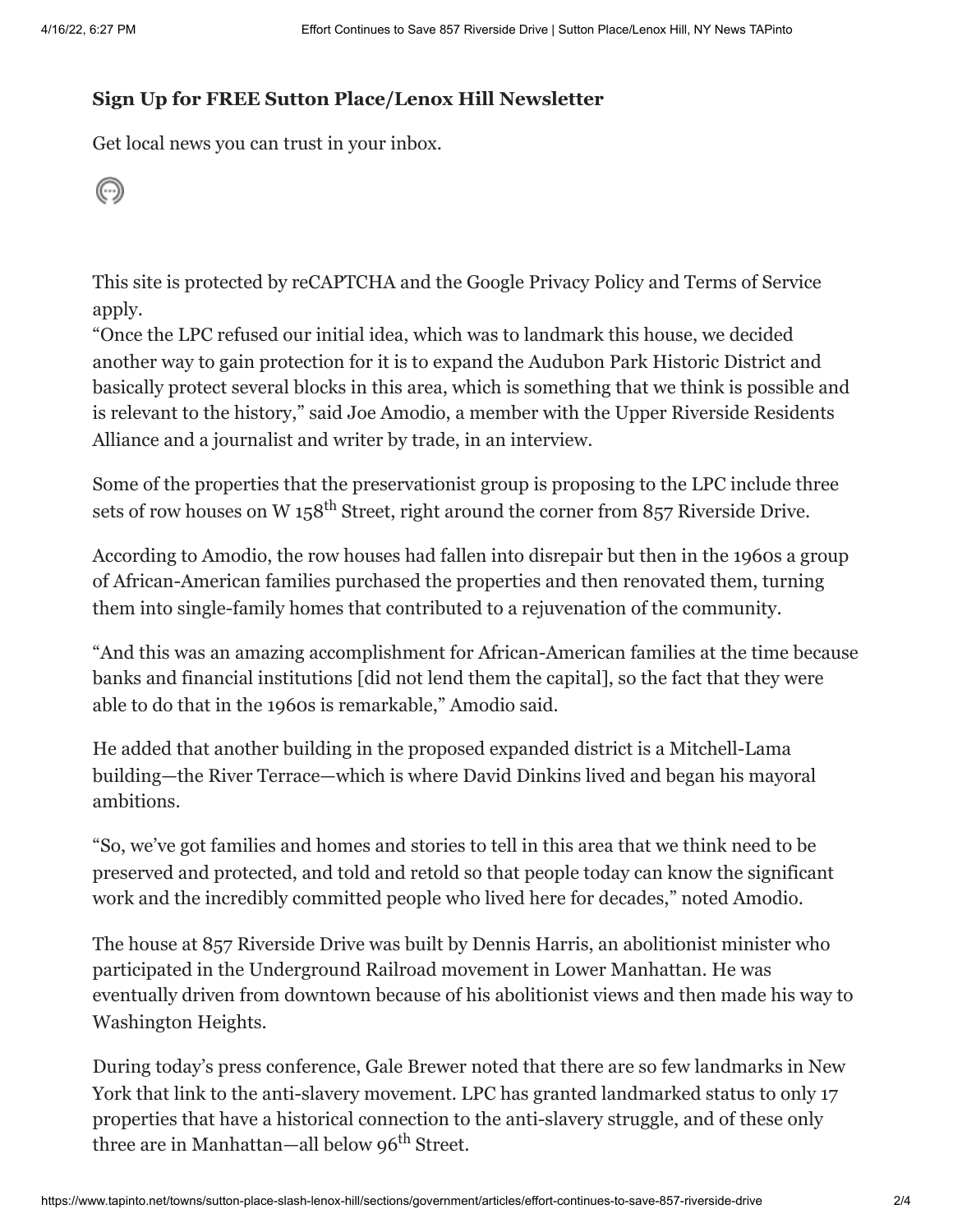"This may be as a building the remaining link to the abolitionist movement in this community. This building is in danger of being destroyed for a 13-story luxury tower—that's outrageous," said Brewer.

Councilman Mark Levine (D) also noted the precariousness of the moment.

"We're an inch away from losing 857 Riverside Drive. We are very close to losing this house forever, so we must act urgently," said Levine.

Levine then pointed to the recent preservation of a house in Brooklyn, 227 Duffield Street, that also featured prominently in the abolitionist movement. Just as the city threatened eminent domain against the Brooklyn property, the city should do so with 857 Riverside Drive. Also, the city should seek to buy 857 Riverside Drive, as it did the Brooklyn property, so that it can renovate it and transform it into a cultural institution which will teach the history of abolitionism Uptown.

"To review: we need eminent domain on the table, we need this property to be landmarked as part of an extension, and we need the city to step up to purchase this, so we don't get a 13 story monstrosity in place of this historic jewel," Levine said.

Public Advocate Jumaane Williams also joined the press conference to provide his support to the preservation of 857 Riverside Drive.

"Just as it was vital seven years ago to acknowledge and designate the shameful history our city's slave market at Wall Street, we must preserve and uplift our role in the abolitionist movement," said Williams.

"It is a history woefully underrepresented through the five boroughs, but one that can be reclaimed and remembered."

Peter Green, who founded Upper Riverside Residents Alliance with fellow preservationists, said in an interview that he'll be making the argument to the LPC on Tuesday that 857 Riverside Drive is situated in an historic neighborhood that's made up of all kinds of people and some very diverse architecture—at least as diverse as the people who live in it, and it needs to be preserved.

"This is a beautiful way of life, it's a slice of what makes New York really New York, and this is the kind of neighborhood, if you're going to go about saving neighborhoods and landmarking things that are of historic, cultural or architectural significance, you really hit all three right here," said Green.

**MORE**: [Elected Officials Vow to Save House Linked to Underground Railroad](https://www.tapinto.net/towns/sutton-place-slash-lenox-hill/sections/government/articles/elected-officials-vow-to-save-house-linked-to-underground-railroad)